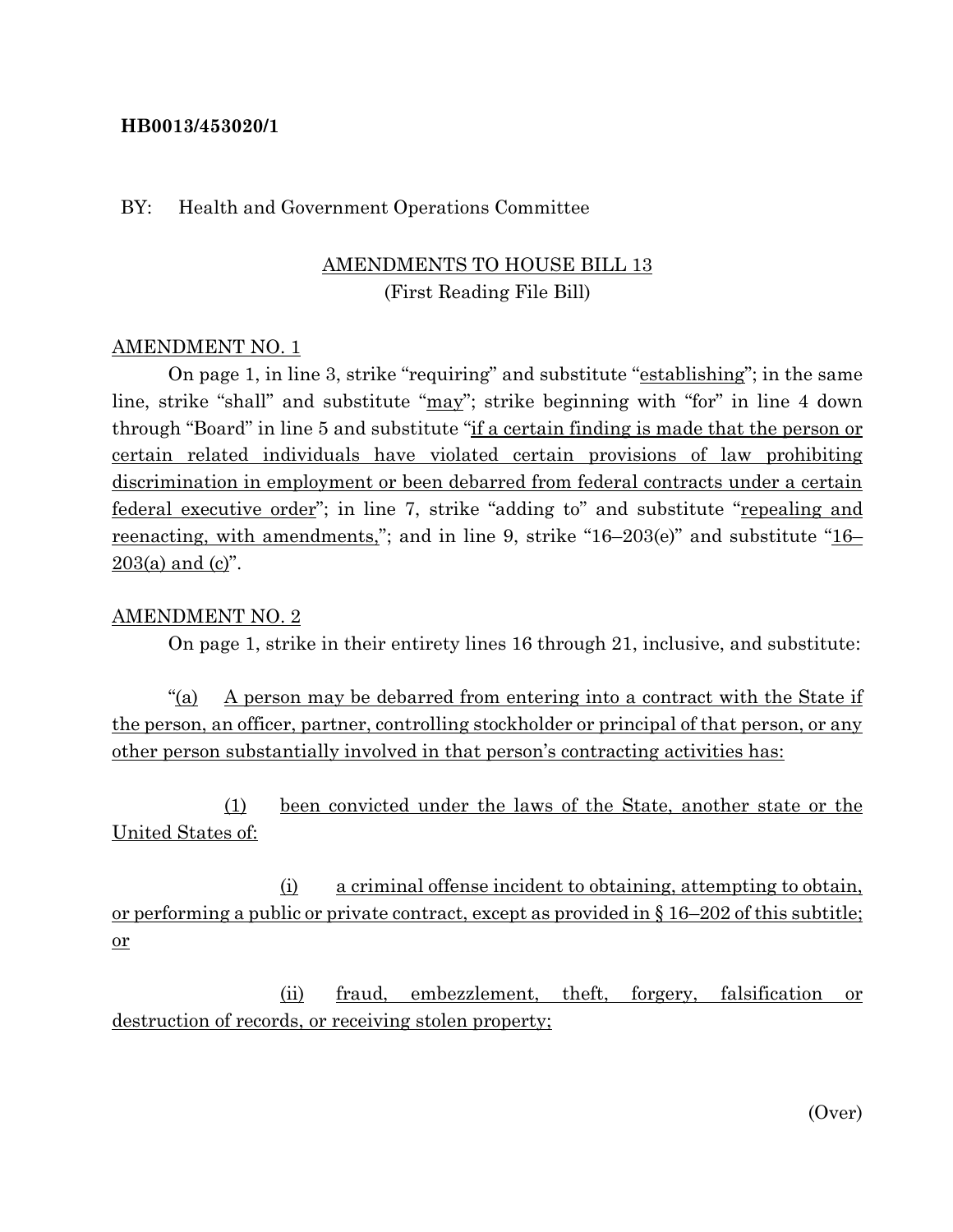### **HB0013/453020/1 Health and Government Operations Amendments to HB 13 Page 2 of 4**

(2) been convicted of a criminal violation of an antitrust statute of the State, another state, or the United States;

(3) been convicted of a violation of the Racketeer Influenced and Corrupt Organization Act, or the Mail Fraud Act, for acts in connection with the submission of bids or proposals for a public or private contract;

(4) been convicted of a violation of § 14–308 of this article;

(5) been convicted of conspiracy to commit any act or omission that would constitute grounds for conviction under any of the laws or statutes described in items  $(1)$ ,  $(2)$ ,  $(3)$ , or  $(4)$  of this subsection;

(6) been convicted of a violation of § 7201, § 7203, § 7205, § 7206, or § 7207 of the Internal Revenue Code;

(7) been convicted of a violation of  $18 \text{ U.S. C}$ ,  $8286$ ,  $8287$ , or  $8371$ ;

(8) been convicted of a violation of Title 13, Subtitle 7 or Subtitle 10 of the Tax – General Article;

(9) been found to have willfully or knowingly violated Title 17, Subtitle 2 or Title 18 of this article if:

- (i) 1. the finding was made by a court; and
	- 2. the decision of the court became final; or

(ii) 1. the finding was made in a contested case under the Administrative Procedure Act; and

2. the finding was not overturned on judicial review;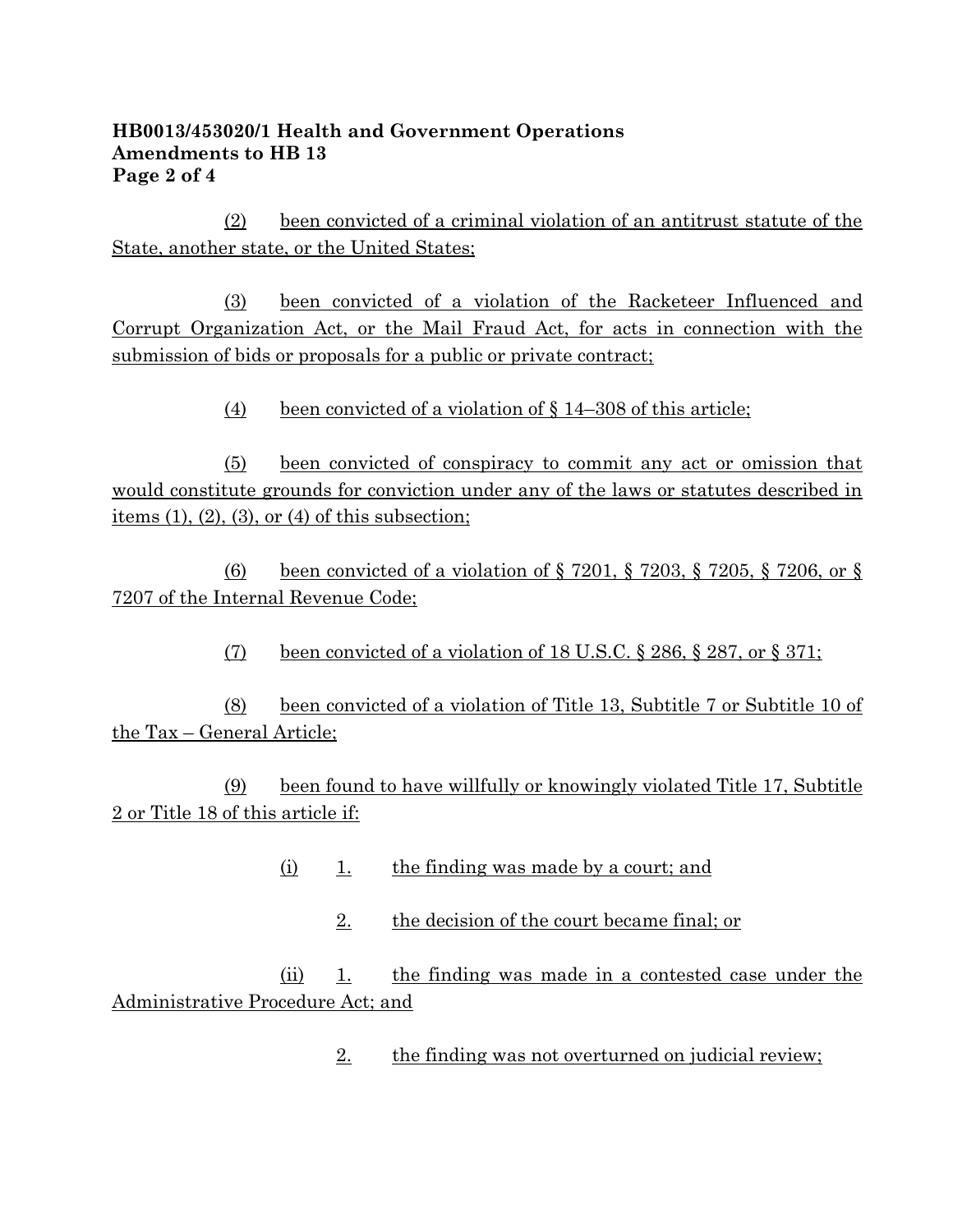#### **HB0013/453020/1 Health and Government Operations Amendments to HB 13 Page 3 of 4**

(10) been found to have willfully or knowingly violated Title 3, Subtitle 3, Subtitle 4, or Subtitle 5 or Title 5 of the Labor and Employment Article if:

- (i) 1. the finding was made by a court; and
	- 2. the decision of the court became final; or

(ii) 1. the finding was made in a contested case under the Administrative Procedure Act; and

2. the finding was not overturned on judicial review;

(11) been found civilly liable under an antitrust statute of the State, another state, or the United States for acts or omissions in connection with the submission of bids or proposals for a public or private contract; **[**or**]**

## **(12) BEEN FOUND TO HAVE WILLFULLY OR KNOWINGLY VIOLATED TITLE 20, SUBTITLE 6 OF THE STATE GOVERNMENT ARTICLE IF:**

**(I) 1. THE FINDING WAS MADE BY A COURT; AND**

## **2. THE DECISION OF THE COURT BECAME FINAL; OR**

## **(II) 1. THE FINDING WAS MADE IN A CONTESTED CASE UNDER THE ADMINISTRATIVE PROCEDURE ACT; AND**

**2. THE FINDING WAS NOT OVERTURNED ON JUDICIAL REVIEW; OR**

(Over)